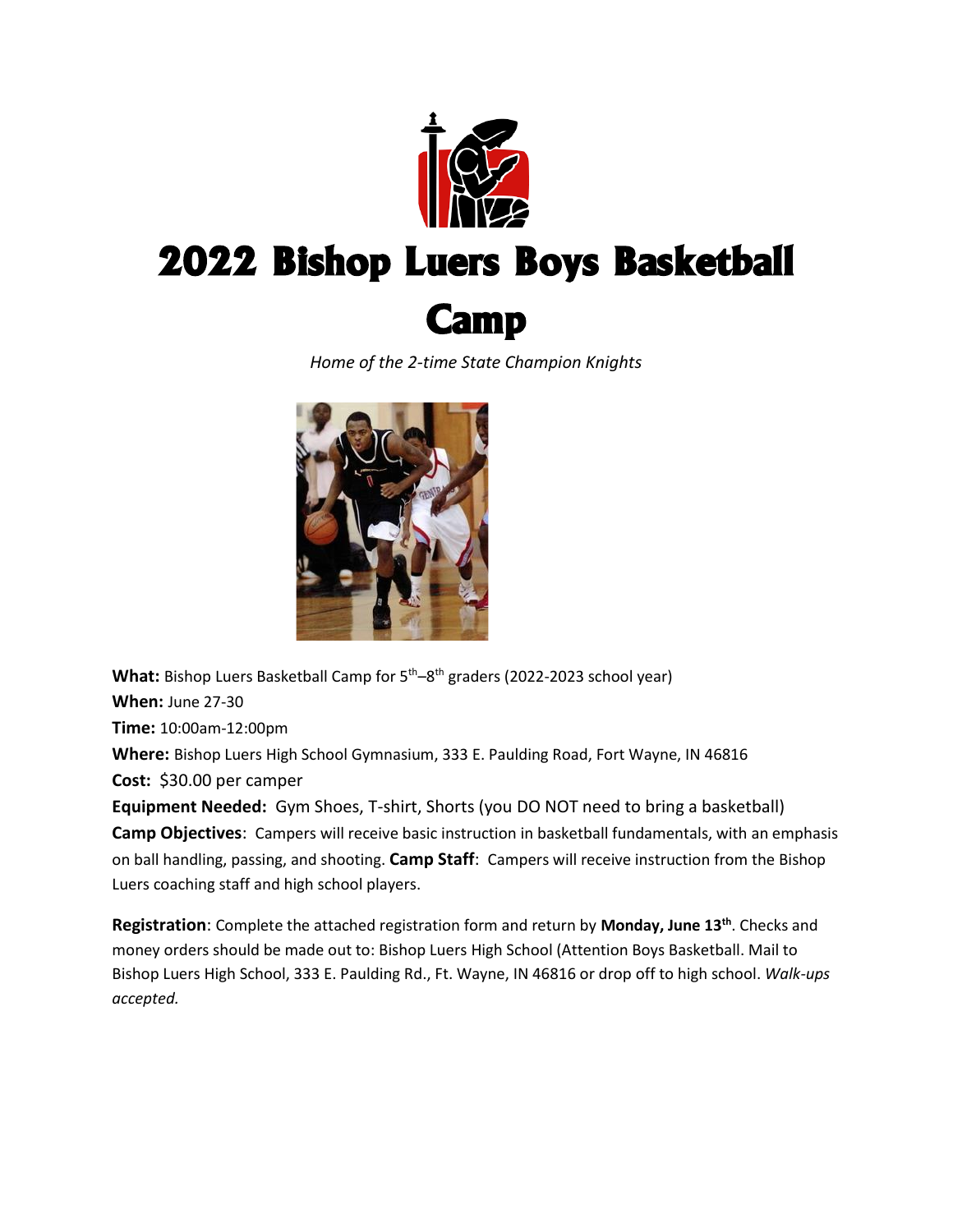### **2022 Bishop Luers Boys Basketball Camp**

*Registration Form*

#### For online registration:

- 1. Visit Eventlink.com.
- 2. Sign In/ Create Account for Bishop Luers High School
- 3. Select "Eventlink Registrations"
- 4. Select "Summer Camps"
- 5. Select "2022 Summer Football Camp"
- 6. Complete registration and pay camp fee. *Please note: If registering multiple campers online, multiple forms will need to be completed.*

To pay in cash or by check: Return this form with a check/cash (**\$30**/player) to: Bishop Luers Boys Basketball 333 E. Paulding Rd. Fort Wayne, IN 46816.

| <b>Camper's Name:</b><br>the control of the control of the control of the control of the control of the control of the control of the control of the control of the control of the control of the control of the control of the control of the control | <b>Grade</b> (2022-2023): |  |
|--------------------------------------------------------------------------------------------------------------------------------------------------------------------------------------------------------------------------------------------------------|---------------------------|--|
|                                                                                                                                                                                                                                                        | Grade (2022-2023):        |  |
|                                                                                                                                                                                                                                                        | Grade (2022-2023):        |  |
|                                                                                                                                                                                                                                                        |                           |  |
| <b>Emergency Contact #:</b> The contact of the contact of the contact of the contact of the contact of the contact of the contact of the contact of the contact of the contact of the contact of the contact of the contact of the                     |                           |  |

*\*Walk-ups will be accepted*

### **2022 Summer Camp Waiver Form**

I hereby give my child (named above) permission to take part in the Bishop Luers Boys Basketball Camp. I will not hold the sponsor of the camp, Indiana Physical Therapy, nor Bishop Luers High School liable for any injuries that might occur. I have hospitalization insurance that will cover any such injuries.

| Parent signature: |  |
|-------------------|--|
|                   |  |